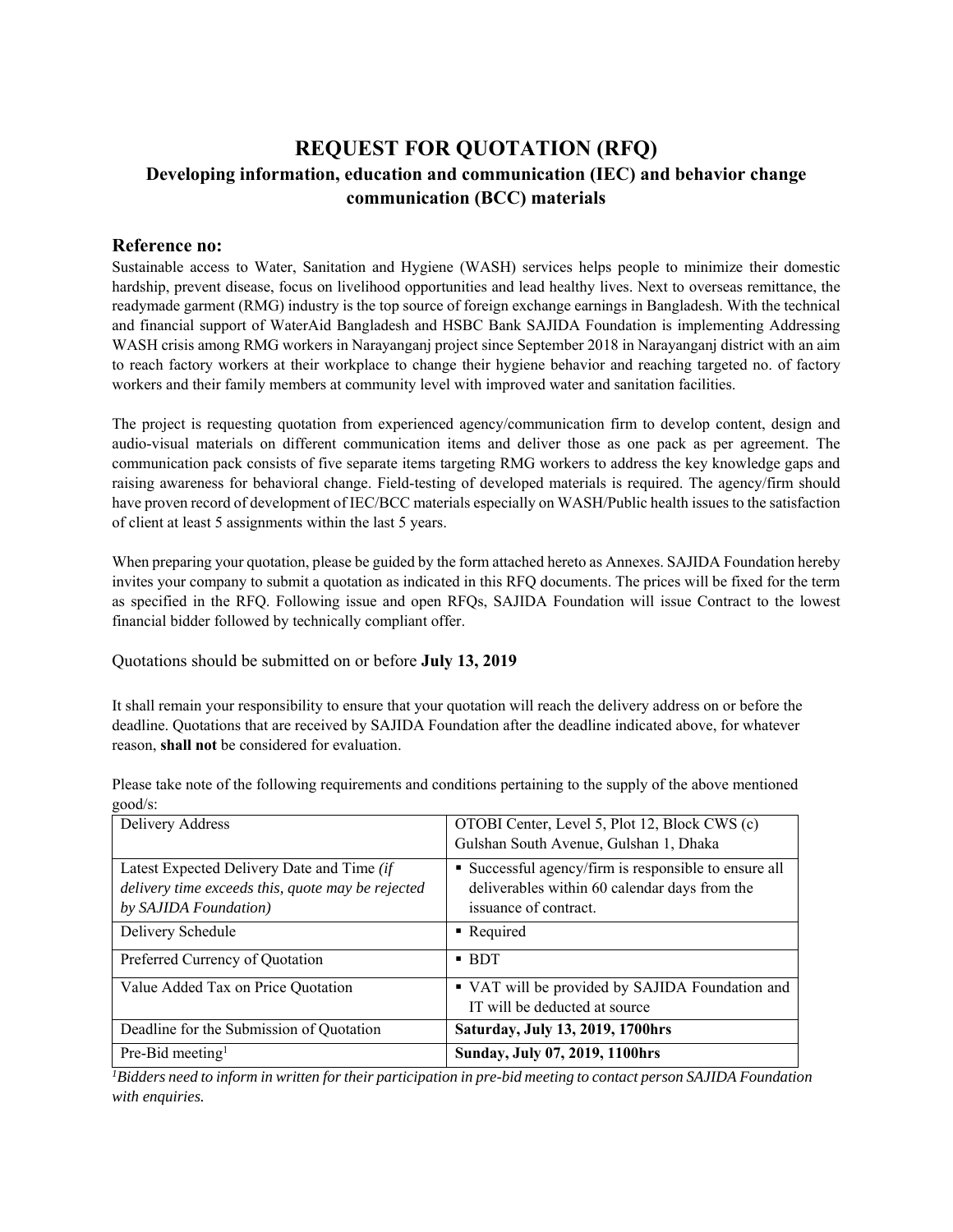| Documents to be submitted    | <b>Technical proposal</b> (no more than 10 pages) clearly demonstrating a<br>thorough understanding of this assignment and demonstrated previous<br>administering<br>similar<br>nature<br>experience<br>in<br>Behaviour<br>Change<br>Communications related messages and materials development. The proposal<br>should also include a proposed timeframe detailing activity and a<br>schedule/work plan (including a Gantt chart).<br>• Curriculum Vitae(s) of key proposed staff outlining relevant experience;<br>" Financial proposal with a detailed and comprehensive breakdown of costs<br>for the assignment, including consultancy fees/costs, designing and pre-<br>testing of materials, developing AV materials and other administrative<br>expenses;<br>" Names and contact information of two references who can be contacted<br>regarding relevant experience of conducting similar assessment or work<br>including program formative assessment to inform community behavior<br>change communication interventions in the last three years<br>• Sample copy of previous work of a similar nature undertaken;<br>• Company Profile (brief description/background of the company)<br>• Certificate of Registration of the business, including Articles of<br>Incorporation, or equivalent document if Proposer is not a Corporation.<br>• Valid TIN and VAT registration certificate |
|------------------------------|---------------------------------------------------------------------------------------------------------------------------------------------------------------------------------------------------------------------------------------------------------------------------------------------------------------------------------------------------------------------------------------------------------------------------------------------------------------------------------------------------------------------------------------------------------------------------------------------------------------------------------------------------------------------------------------------------------------------------------------------------------------------------------------------------------------------------------------------------------------------------------------------------------------------------------------------------------------------------------------------------------------------------------------------------------------------------------------------------------------------------------------------------------------------------------------------------------------------------------------------------------------------------------------------------------------------------------------------------------------------------------------------------|
| Period of Validity of Quotes | $\blacksquare$ 90 days                                                                                                                                                                                                                                                                                                                                                                                                                                                                                                                                                                                                                                                                                                                                                                                                                                                                                                                                                                                                                                                                                                                                                                                                                                                                                                                                                                            |
| starting the Submission Date | In exceptional circumstances, SAJIDA Foundation may request the vendor to<br>extend the validity of the quotation beyond what has been initially indicated in<br>this RFQ. The Quotation shall then conform to the extension, in writing, without<br>any modification whatsoever.                                                                                                                                                                                                                                                                                                                                                                                                                                                                                                                                                                                                                                                                                                                                                                                                                                                                                                                                                                                                                                                                                                                 |
| <b>Partial Quotes</b>        | Not permitted<br>٠                                                                                                                                                                                                                                                                                                                                                                                                                                                                                                                                                                                                                                                                                                                                                                                                                                                                                                                                                                                                                                                                                                                                                                                                                                                                                                                                                                                |
| Mode of Payment <sup>2</sup> | The mode of payment will be through account payee cheque /bank transfer in<br>the name of the firm. SAJIDA Foundation will deduct Income Tax at source as<br>per Bangladesh Government rules. The payment schedule will be as following:<br>Ist Payment: 40% of total budget, after submission of first draft to<br><b>SAJIDA Foundation</b><br>Final Payment: remaining 60% after submission of all products and based<br>upon approval of submission.                                                                                                                                                                                                                                                                                                                                                                                                                                                                                                                                                                                                                                                                                                                                                                                                                                                                                                                                           |
| <b>Liquidated Damages</b>    | Vendor should specify delivery time and implementation period, if the vendor<br>fails to provide specified services within the time period(s) stipulated in the<br>Contract, SAJIDA Foundation shall without prejudice to its other remedies<br>under the contract, deduct from the Contract Price, as liquidated damages, a sum<br>equivalent to 2.5 percent of the delivered price of the delayed services for each<br>week of delay until actual delivery, up to a maximum deduction of 10 percent<br>of the delayed services Contract price. Once the maximum is reached, SAJIDA<br>Foundation may consider terminating the contract.                                                                                                                                                                                                                                                                                                                                                                                                                                                                                                                                                                                                                                                                                                                                                         |

<sup>2</sup> SAJIDA Foundation preference is not to pay advanced amount upon signing of contract. If vendor strictly *requires advanced payment, it will be limited only up to 25% of the total price quoted. For any higher percentage, or advanced payment of BDT 200,000 or higher, SAJIDA Foundation shall require the vendor to submit a bank guarantee or bank checque payable to SAJIDA Foundation, in the same amount as the advanced payment made by SAJIDA Foundation to the vendor.*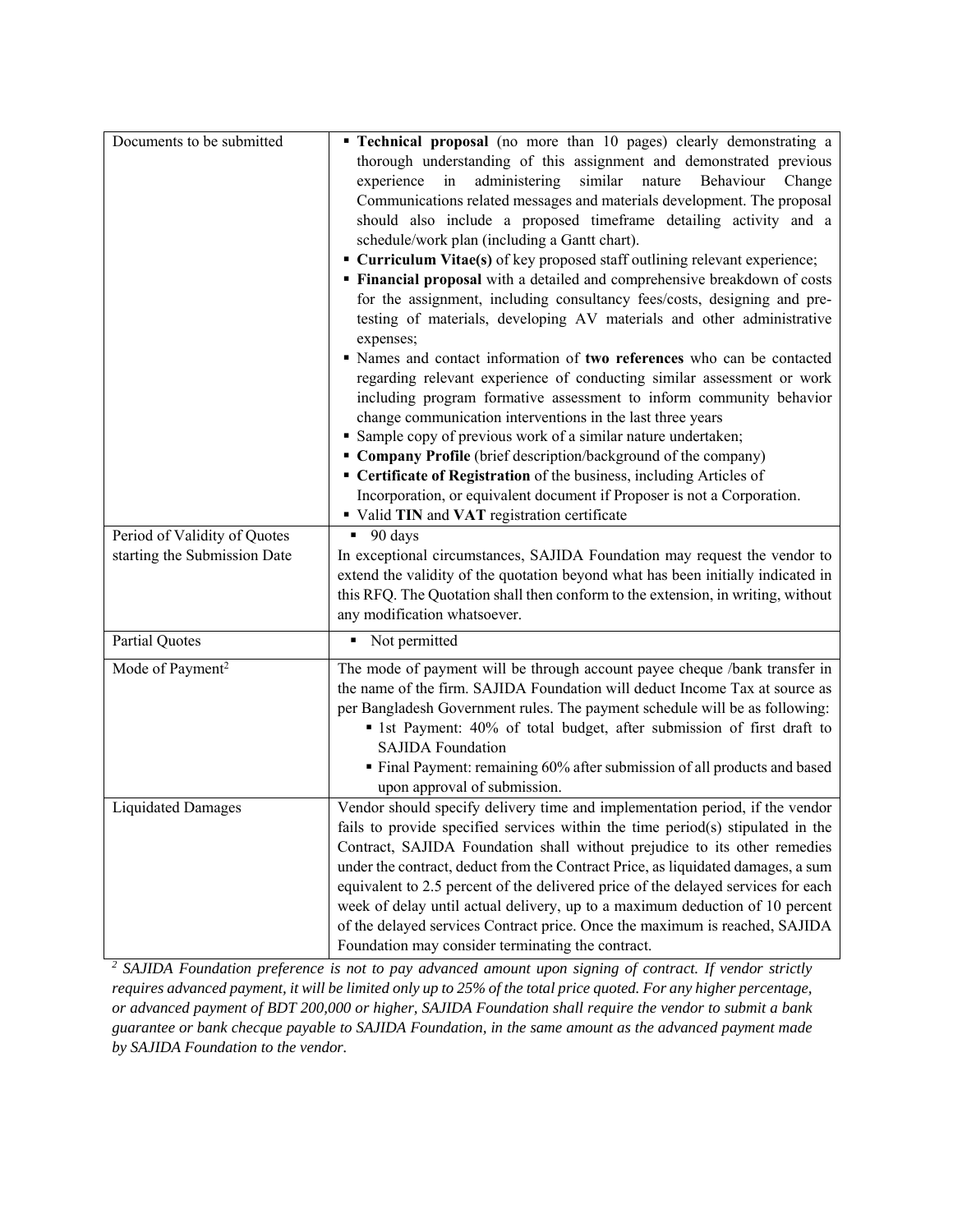| Shortlisting/Selection Criteria            | The proposal will be scored on both technical (technical proposal and CVs)<br>and financial (budget) aspects weighted at 80% and 20% respectively.                                                                                                           |
|--------------------------------------------|--------------------------------------------------------------------------------------------------------------------------------------------------------------------------------------------------------------------------------------------------------------|
| Combination of team/Technical<br>expertise | The deserving agency/ firm should have a good combination of experienced<br>technical team as follows: (CV with photo for each of the personals need to<br>attach)                                                                                           |
|                                            | 1. Content developer-with background of working in Public Health field<br>with excellent understanding on behavioral change materials.<br>2. Designer<br>3. Cinematographer to develop Video clips<br>4. Photographer to shoot photos from project locations |
|                                            | 5. Script writer/Story board developer. Story board layout script<br>and/dialogue and describe the images to be shot,<br>6. Director                                                                                                                         |
|                                            | 7. Music Director for Background Music<br>8. Film Editor                                                                                                                                                                                                     |
|                                            | 9. B category artists (Name and photo of proposed artists)                                                                                                                                                                                                   |
| Annexes to this RFQ                        | BOQ (Annex 2) to be submitted under financial proposal in separate<br>٠<br>envelop.                                                                                                                                                                          |
|                                            | Company Background Information Form (Annex 3) duly filled and<br>supported by necessary documents                                                                                                                                                            |
|                                            | General Terms and Conditions / Special Conditions (Annex 1)                                                                                                                                                                                                  |
|                                            | Non-acceptance of the terms of the General Terms and Conditions (GTC)                                                                                                                                                                                        |
| Contact Person for Inquiries               | shall be grounds for disqualification from this procurement process.<br>Md. Shafiqul Islam                                                                                                                                                                   |
| (Written inquiries only) $3$               | Coordinator-WASH                                                                                                                                                                                                                                             |
|                                            | shafiqul.wash@sajida.org                                                                                                                                                                                                                                     |
|                                            | Any delay in SAJIDA Foundation's response shall not be used as a reason for                                                                                                                                                                                  |
|                                            | extending the deadline for submission, unless SAJIDA Foundation determines<br>that such an extension is necessary and communicates a new deadline to the                                                                                                     |
|                                            | Proposers.                                                                                                                                                                                                                                                   |

*3 This contact person and address is officially designated by SAJIDA Foundation. If inquiries are sent to other person/s or address/es, even if they are SAJIDA Foundation staff, SAJIDA Foundation shall have no obligation to respond nor can SAJIDA Foundation confirm that the query was received.*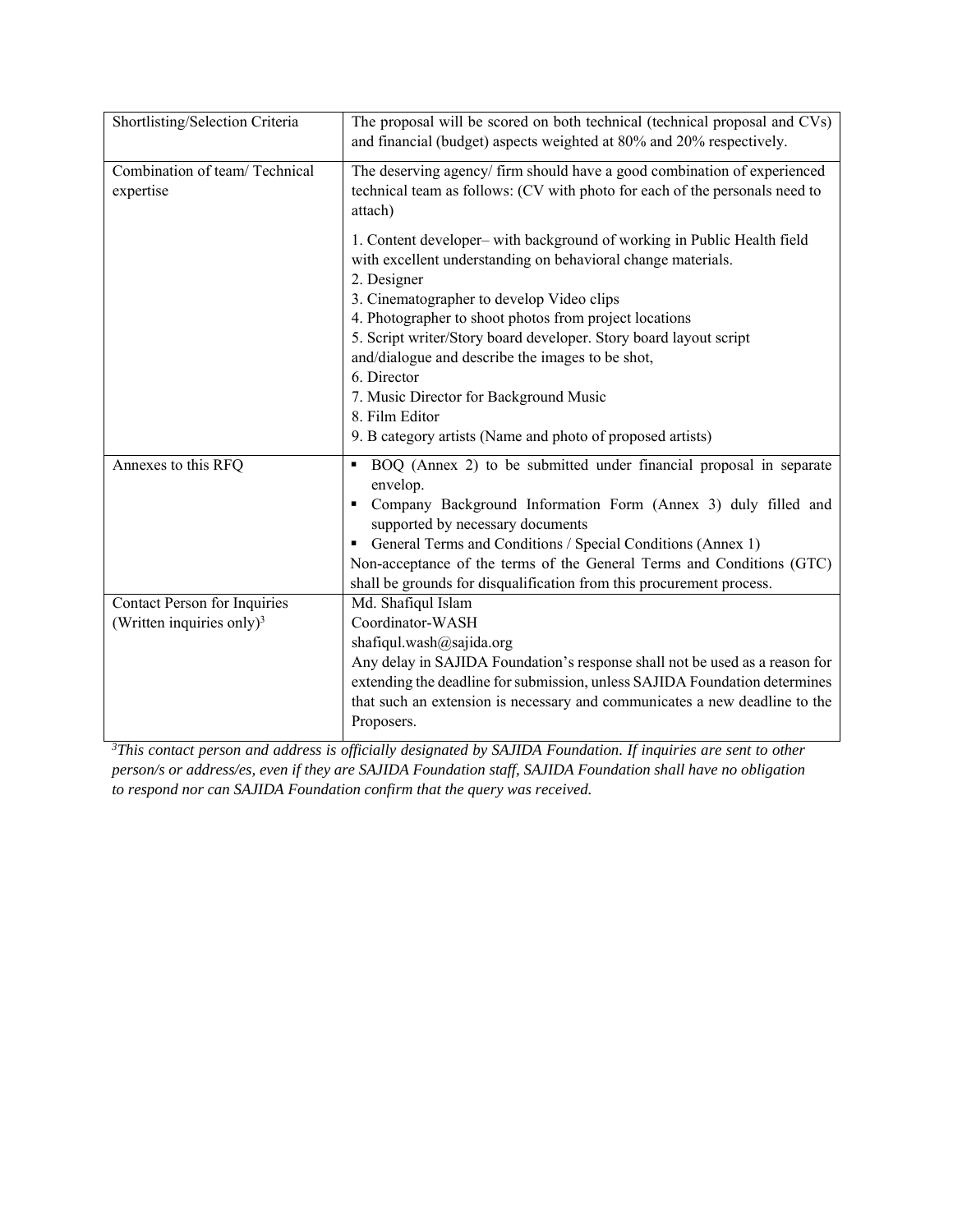## **Deliverables**

| <b>Issue</b>                       | <b>Communication items (design</b>             | <b>Key Message(s)</b>                                                                                                  | Quantity                  |
|------------------------------------|------------------------------------------------|------------------------------------------------------------------------------------------------------------------------|---------------------------|
| Handwashing                        | & AV production)<br>1. Video Clips (5 minutes) | - Importance, critical times and steps of<br>handwashing                                                               | 1                         |
|                                    | 2. Audio Clips                                 | - Importance and critical times of<br>handwashing                                                                      | $\mathbf{1}$              |
|                                    | 3. Voice Message                               | - Importance and direction of handwashing                                                                              | $\mathbf{1}$              |
|                                    | 4. Concept and design for<br>Message board     | - Critical times and steps of handwashing                                                                              | $\overline{2}$            |
|                                    | 5. Concept and design for<br><b>Stickers</b>   | - Critical times of handwashing                                                                                        | 1                         |
| Food<br>Hygiene                    | 1. Video Clips (5 minutes)                     | - Food preparation- before and during,<br>Preservation and carrying, Receiving<br>Food considering RMG workers context | $\mathbf{1}$              |
|                                    | 2. Audio Clips                                 | - Food preparation- before and during,<br>Preservation and carrying, Receiving<br>Food considering RMG workers context | 3 clips for<br>3 issues   |
|                                    | 3. Concept and design for<br>Message board     | - Food preparation- before and during,<br>Preservation and carrying, Receiving<br>Food considering RMG workers context | $\mathbf{1}$              |
|                                    | 4. Concept and design for<br><b>Stickers</b>   | - Food preparation- before and during,<br>Preservation and carrying, Receiving<br>Food considering RMG workers context | 3 stickers<br>for 3 steps |
| Menstrual<br>Hygiene<br>Management | 1. Video Clips (5 minutes)                     | - Menstrual Cycle, Taboos, Malpractices<br>and consequences, Hygienic way of<br><b>MHM</b>                             | $\mathbf{1}$              |
| (MHM)                              | 2. Concept and design for<br>Message board     | - Taboos, malpractices and hygienic way of<br><b>MHM</b>                                                               | $\overline{2}$            |

## **Target Audience:**

Readymade Garment factory workers (male and female) for handwashing and food hygiene issues, Readymade Garment factory workers (only female) for MHM issue.

## **All materials developed should:**

- Have a very clear focus on RMG workers lifestyle and behavior change
- **Provide clear roles and responsibilities of individual**
- Be relevant with the text and rely heavily on pictorial to address low literate audiences, in an easy language that is understandable using colloquial language.
- Use gender sensitive messages.
- Avoid too many messages which may lose the focus of the key message
- Have clear call for action.

**Language:** All materials will be in Bangla.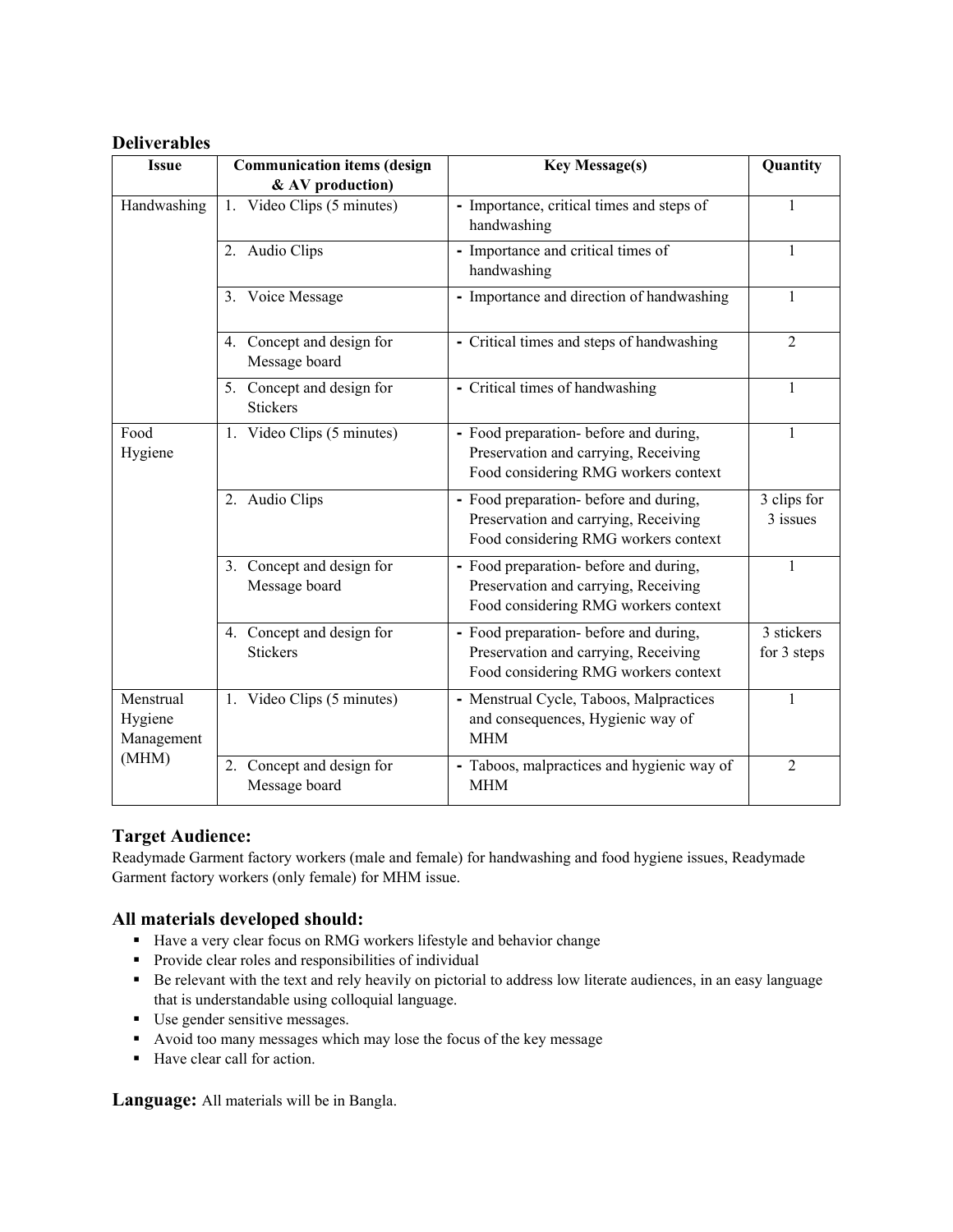## **The process of selecting Agency/Firm and carryout the assignment:**

- SAJIDA Foundation will arrange a pre-bid meeting on July 07, 2019 at 11:00 am at SAJIDA Foundation's Head Office, OTOBI Center, Level 5, Plot 12, Block CWS (c) Gulshan South Avenue, Gulshan 1, Dhaka to orient the interested bidder on the expectation and deliverables of the project.
- After receiving the proposals/ quotations SAJIDA Foundation with the support of WaterAid will review the technical to prepare short list of interested bidders.
- Short listed bidder will be invited to present their proposals in front of the review team and review team will go through financial proposal to select the deserving agency/firm
- After winning the bidding process, SAJIDA Foundation will invite the agency/firm to a meeting to explain the requirements more clearly.
- The agency/firm will work with SAJIDA Foundation team more closely to complete the assignment.
- The agency/firm will ensure proper review and finalization of draft materials and ensure field test of each materials before finalization for submission
- Deliver the items as mention in the deliverables part to SAJIDA Foundation
- Request for payment (as per payment schedule mentioned in the RFQ) to SAJIDA Foundation

**Disclaimer:** SAJIDA Foundation reserves the right to accept or reject any or all proposals without assigning any reason what so ever.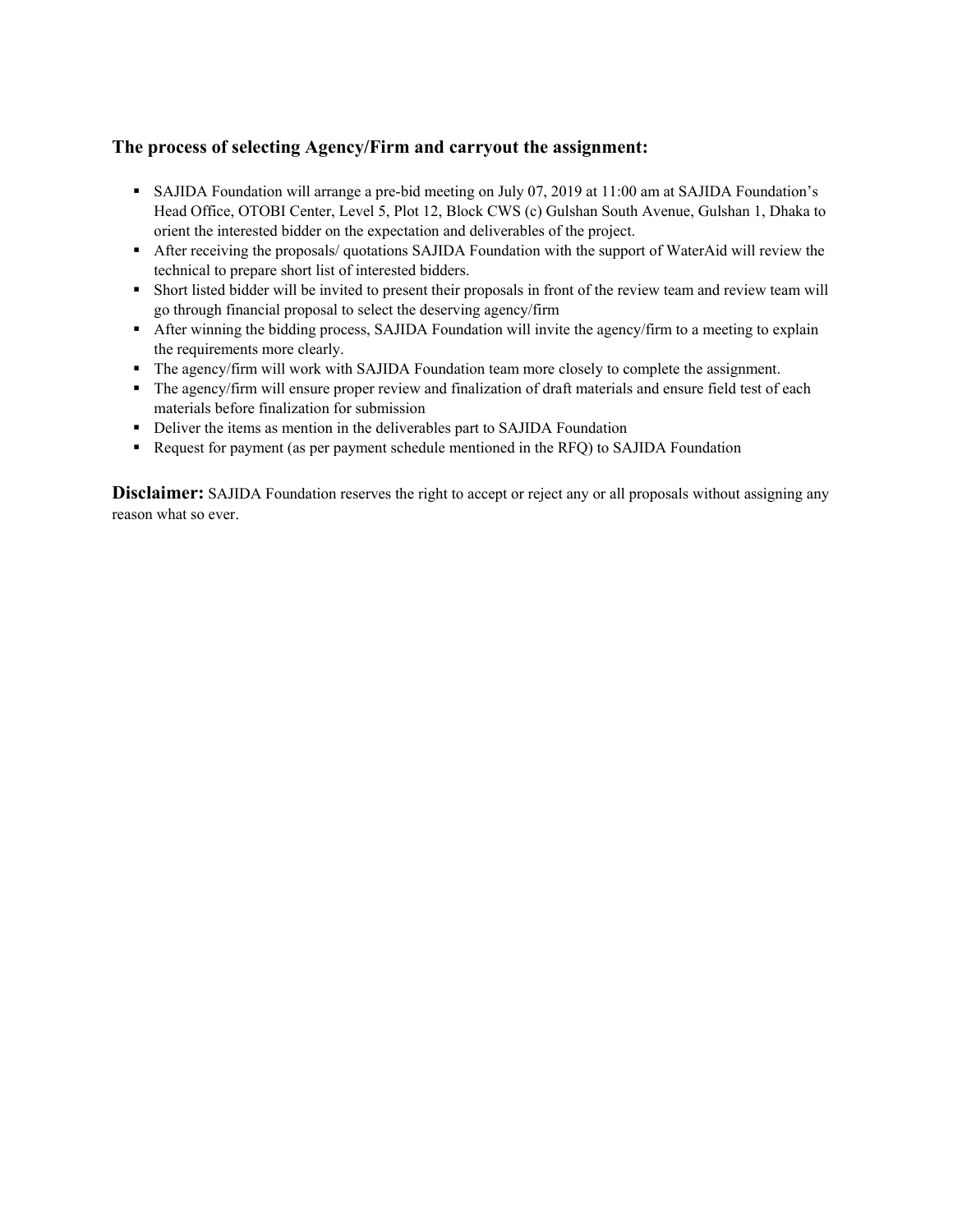## **Annex 1**

## **General Terms and Conditions**

### **1. ACCEPTANCE OF THE CONTRACT**

This Contract may only be accepted by the Agency's signing and returning an acknowledgement copy of it or by timely delivery of the goods in accordance with the terms of this Contract, as herein specified. Acceptance of this Contract shall affect a contract between the Parties under which the rights and obligations of the Parties shall be governed solely by the terms and conditions of this Contract, including these General Conditions. No additional or inconsistent provisions proposed by the Agency shall bind SAJIDA Foundation unless agreed to in writing by a duly authorized official of SAJIDA Foundation.

#### **2. PAYMENT**

2.1 SAJIDA Foundation shall, on fulfillment of the Delivery Terms, unless otherwise provided in this Contract, make payment within 30 days of receipt of the Agency's invoice for the goods specified in this Contract.

2.2 Payment against the invoice referred to above will reflect any discount shown under the payment terms of this Contract, provided payment is made within the period required by such payment terms.

2.3 Unless authorized by SAJIDA Foundation, the Agency shall submit one invoice in respect of this Contract, and such invoice must indicate the Contract's identification number.

2.4 The prices shown in this Contract may not be increased except by express written agreement of SAJIDA Foundation.

#### **3. TAX EXEMPTION**

3.1 In the event any tax exemption of Agency, the Agency should submit appropriate document which needs to be complied with existing governmental law and should determine a mutually acceptable procedure.

3.2 Accordingly, the Agency authorizes SAJIDA Foundation to deduct from the Agency's invoice any amount representing such taxes, duties or charges, unless the Agency has consulted with SAJIDA FOUNDATION before the payment thereof and SAJIDA Foundation has, in each instance, specifically authorized the Agency to pay such taxes, duties or charges under protest.

#### **4. INTELLECTUAL PROPERTY INFRINGEMENT**

The Agency warrants that the use or supply by SAJIDA Foundation of the goods supplied under this Contract does not infringe any patent, design, trade-name or trade-mark. In addition, the Agency shall, pursuant to this warranty, indemnify, defend and hold SAJIDA Foundation and the WaterAid harmless from any actions or claims brought against SAJIDA Foundation or the WaterAid pertaining to the alleged infringement of a patent, design, trade-name or trade-mark arising in connection with the goods supplied under this Contract.

#### **5. RIGHTS OF SAJIDA FOUNDATION**

In case of failure by the Agency to fulfil its obligations under the terms and conditions of this Contract, including but not limited to failure to supply by the agreed delivery date or dates, SAJIDA Foundation may, after giving the Agency reasonable notice to perform and without prejudice to any other rights or remedies, exercise one or more of the following rights:

5.1 Procure all or part of the deliverable from other sources, in which event SAJIDA Foundation may hold the Agency responsible for any excess cost occasioned thereby.

5.2 Refuse to accept delivery of all or part of the deliverable.

5.3 Cancel this Contract without any liability for termination charges or any other liability of any kind of SAJIDA Foundation.

#### **6. LATE DELIVERY**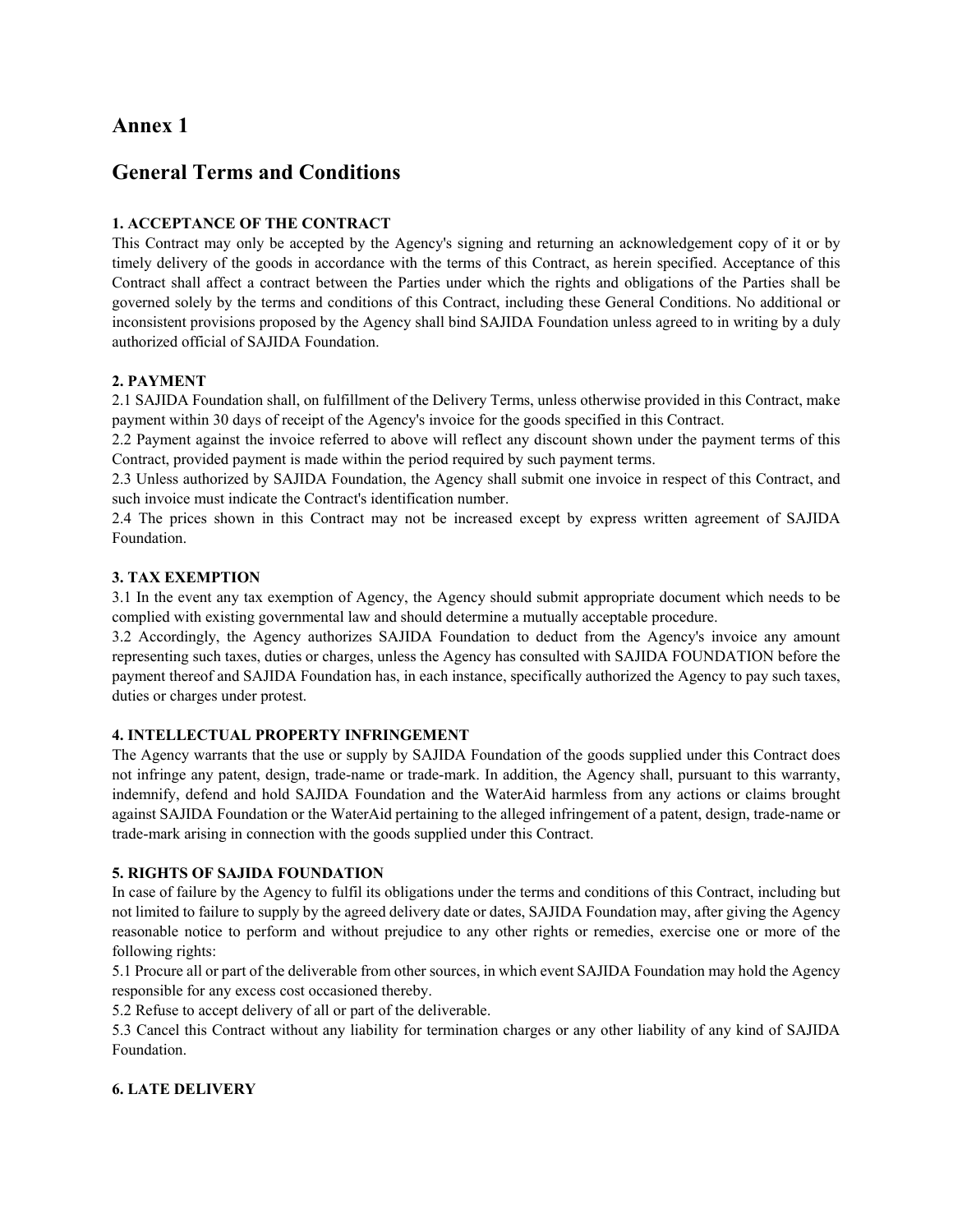Without limiting any other rights or obligations of the parties hereunder, if the Agency will be unable to deliver the deliverable by the delivery date(s) stipulated in this Contract, the Agency shall (i) immediately consult with SAJIDA Foundation to determine the most expeditious means for delivering the deliverable and (ii) use an expedited means of delivery, at the Agency's cost (unless the delay is due to Force Majeure), if reasonably so requested by SAJIDA Foundation

#### **7. ASSIGNMENT AND INSOLVENCY**

7.1. The Agency shall not, except after obtaining the written consent of SAJIDA Foundation, assign, transfer, pledge or make other disposition of this Contract, or any part thereof, or any of the Agency's rights or obligations under this Contract.

7.2. Should the Agency become insolvent or should control of the Agency change by virtue of insolvency, SAJIDA Foundation may, without prejudice to any other rights or remedies, immediately terminate this Contract by giving the Agency written notice of termination.

#### **8. USE OF SAJIDA FOUNDATION OR WATERAID**

The Agency shall not use the name, emblem or official seal of SAJIDA Foundation or WaterAid for any purpose.

#### **9. PROHIBITION ON ADVERTISING**

The Agency shall not advertise or otherwise make public that it is furnishing goods or services to SAJIDA Foundation without specific permission of SAJIDA Foundation in each instance.

#### **10. CHILD LABOUR**

The Agency represents and warrants that neither it nor any of its affiliates is engaged in any practice inconsistent with the rights set forth in the Convention on the Rights of the Child, requires that a child shall be protected from performing any work that is likely to be hazardous or to interfere with the child's education, or to be harmful to the child's health or physical, mental, spiritual, moral or social development.

Any breach of this representation and warranty shall entitle SAJIDA Foundation to terminate this Contract immediately upon notice to the Agency, without any liability for termination charges or any other liability of any kind of SAJIDA Foundation.

#### **11. SETTLEMENT OF DISPUTES**

**11.1 Amicable Settlement. T**he Parties shall use their best efforts to settle amicably any dispute, controversy or claim arising out of, or relating to this Contract or the breach, termination or invalidity thereof. Where the Parties wish to seek such an amicable settlement through conciliation.

**11.2 Arbitration.** Unless, any such dispute, controversy or claim between the Parties arising out of or relating to this Contract or the breach, termination or invalidity thereof is settled amicably under the preceding paragraph of this Section within sixty (60) days after receipt by one Party of the other Party's request for such amicable settlement, such dispute, controversy or claim shall be referred by either Party. Country Director, WaterAid shall lead the process of arbitration in accordance with PPR of Bangladesh. The arbitral tribunal shall have no authority to award punitive damages. The Parties shall be bound by any arbitration award rendered as a result of such arbitration as the final adjudication of any such controversy, claim or dispute.

#### **12. SEXUAL EXPLOITATION:**

12.1 The Contractor shall take all appropriate measures to prevent sexual exploitation or abuse of anyone by it or by any of its employees or any other persons who may be engaged by the Contractor to perform any services under the Contract. For these purposes, sexual activity with any person less than eighteen years of age, regardless of any laws relating to consent, shall constitute the sexual exploitation and abuse of such person. In addition, the Contractor shall refrain from, and shall take all appropriate measures to prohibit its employees or other persons engaged by it from, exchanging any money, goods, services, offers of employment or other things of value, for sexual favors or activities, or from engaging in any sexual activities that are exploitive or degrading to any person. The Contractor acknowledges and agrees that the provisions hereof constitute an essential term of the Contract and that any breach of this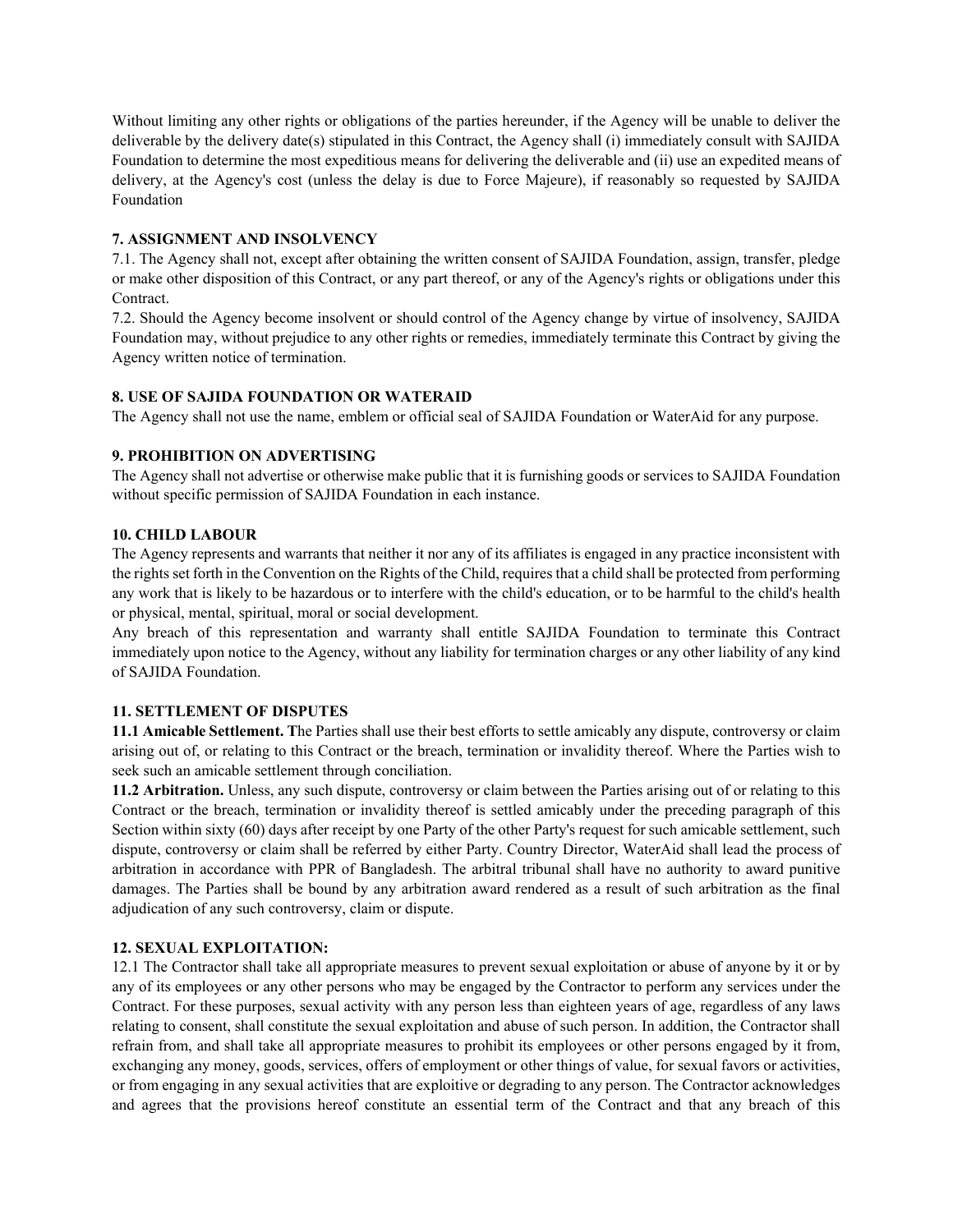representation and warranty shall entitle SAJIDA Foundation to terminate the Contract immediately upon notice to the Contractor, without any liability for termination charges or any other liability of any kind.

12.2 SAJIDA Foundation shall not apply the foregoing standard relating to age in any case in which the Contractor's personnel or any other person who may be engaged by the Contractor to perform any services under the Contract is married to the person less than the age of eighteen years with whom sexual activity has occurred and in which such marriage is recognized as valid under the laws of the country of citizenship of such Contractor's personnel or such other person who may be engaged by the Contractor to perform any services under the Contract.

#### **13. OFFICIALS NOT TO BENEFIT:**

The Contractor warrants that no official of SAJIDA Foundation has received or will be offered by the Contractor any direct or indirect benefit arising from this Contract or the award thereof. The Contractor agrees that breach of this provision is a breach of an essential term of this Contract.

#### **14. AUTHORITY TO MODIFY:**

Pursuant to the Financial Regulations and Rules of SAJIDA Foundation, only the SAJIDA Foundation Authorized Official possess the authority to agree on behalf of SAJIDA Foundation to any modification of or change in this Agreement, to a waiver of any of its provisions or to any additional contractual relationship of any kind with the Contractor. Accordingly, no modification or change in this Contract shall be valid and enforceable against SAJIDA Foundation unless provided by an amendment to this Agreement signed by the Contractor and jointly by the SAJIDA Foundation Authorized Official.